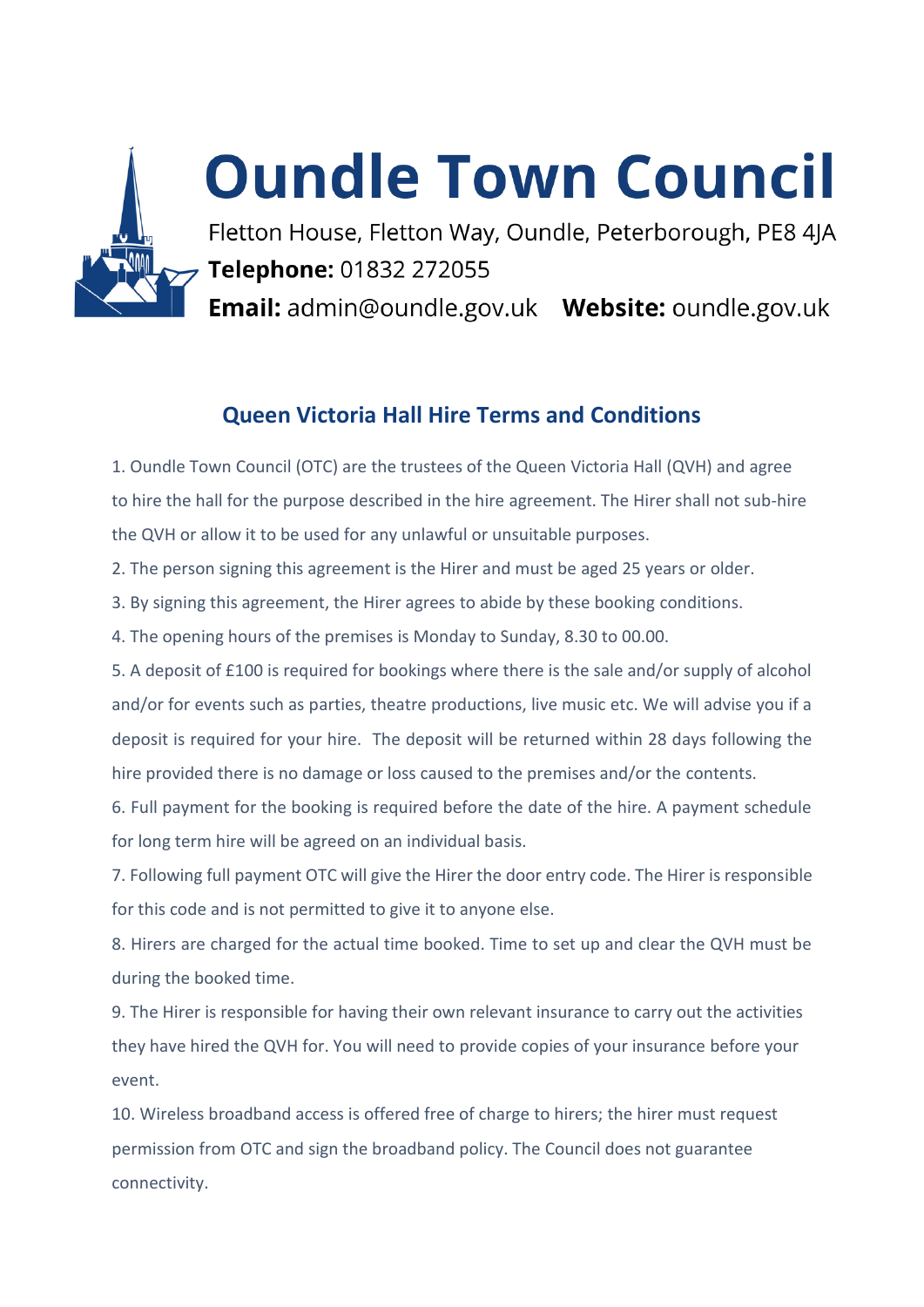# **11. Premises Licence**

11.1. The QVH has a Premises Licence authorising the following regulated entertainment and

licensable activities to be carried on inside the premises only and at these specified times:

- Sale and consumption of alcohol: 5.00pm to 11.30pm
- Performance of Dance: 8.30am to 11.00pm
- Exhibition of films: 8.30am to 11.00pm
- Performance of live music: 8.30am to 11.00pm
- Performance of plays: 8.30am to 11.00pm
- Playing of recorded music: 8.30am to 11.00pm
- Indoor sporting events: 8.30am to 11.00pm

11.2. The Hirer is responsible for making sure the licenced activities do not take place outside the

premises; this includes the steps outside the bar, the alley by the fire exits and on the pavement in front of the premises.

# **12. Sale and Consumption of alcohol**

12.1. Alcohol can only be sold at an event if it has been agreed with OTC otherwise it is not permitted.

12.2. It is at OTC's discretion to; refuse permission to sell alcohol at an event, agree a £25 fee or request the Hirer applies for a Temporary Event Notice (TEN) from North Northamptonshire Council. If a TEN is requested, it must be sent to OTC at least 5 working days before the event.

12.3. Where it is agreed alcohol can be sold at an event, it is the Hirer's responsibility to comply with all current applicable licensing regulations with regards to selling and consumption of alcohol, including these terms and conditions.

12.4. Only alcohol where duty and VAT has been paid is permitted to be sold on the premises. Homebrewed and alcohol where duty and VAT has not been paid must not be sold anywhere on the premises.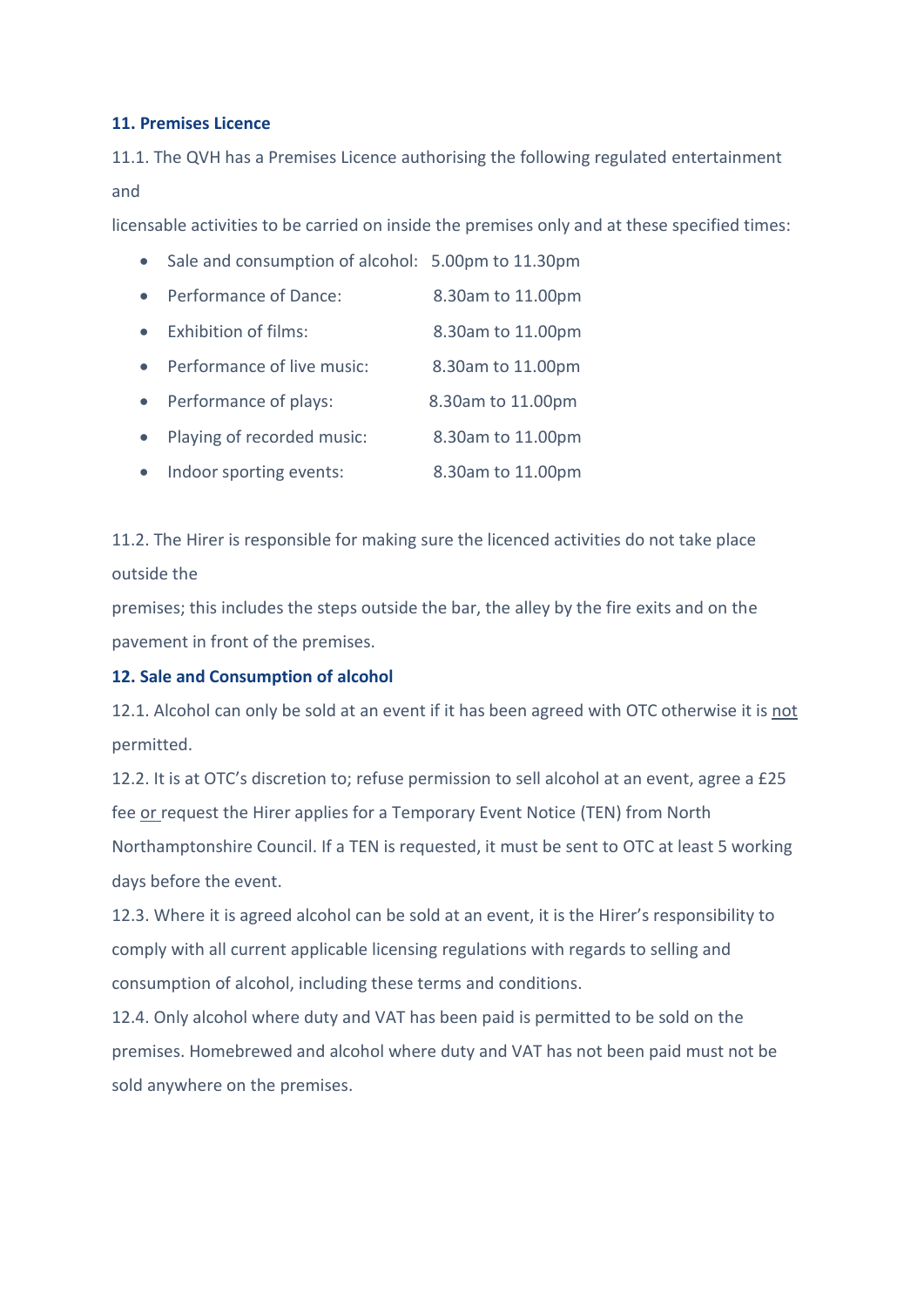12.5. It is illegal to sell or knowingly allow any person to sell alcohol to a person under 18. The Hirer must follow the Think 25 scheme and ask for acceptable forms of ID; driving license, passport and cards bearing PASS hologram.

12.6 It is not permitted for people to buy bottles and drink off the premises after the event. 12.7 The Hirer must ensure they and their staff do not carry out, arrange or participate in any irresponsible promotions in relation to the premises including drinking games or other activities.

12.8 The Hirer shall ensure that free potable water is provided on request to customers where it is reasonably available.

12.9. The Hirer must ensure that (a) where any of the following alcoholic drinks are sold or supplied for consumption on the premises (other than alcoholic drinks sold or supplied having been made up in advance ready for sale or supply in securely closed container) it is available to customers in the following measures (i) beer or cider: 1/2 pint; (ii) gin, rum, vodka or whiskey: 25ml or 35ml; and (iii) still wine in a glass: 125ml; (b) these measures are displayed in a menu, price list or other printed material which is available to customers on the premises; and (c) where a customer does not in relation to a sale of alcohol specify the quantity of alcohol to be sold, the customer is made aware that these measures are available.

12.10. The Hirer shall ensure that no alcohol is sold or supplied for consumption on or off the premises for a price which is less than the permitted price.

12.11. Selling of alcohol must finish at 11.30pm. Consumption of alcohol must be finished by 11.40pm.

#### **13. Legislation**

13.1. The Hirer shall make sure that any activities for children comply with the provisions of the Children Act 2006 and the Safeguarding Vulnerable Groups Act 2006.

13.2. If selling goods, the Hirer shall comply with trading laws and any code of practice including legislation which prohibits the sale or hire of age restricted products.

13.3. The Hirer is responsible for making sure they have the appropriate copyright licences for films and not permit children to view age-restricted films classified according to the recommendations of the British Board of Film Classification.

13.4. The Hirer is responsible for making sure nothing is done on or in relation to the premises in contravention of the law relating to gaming, betting and lotteries.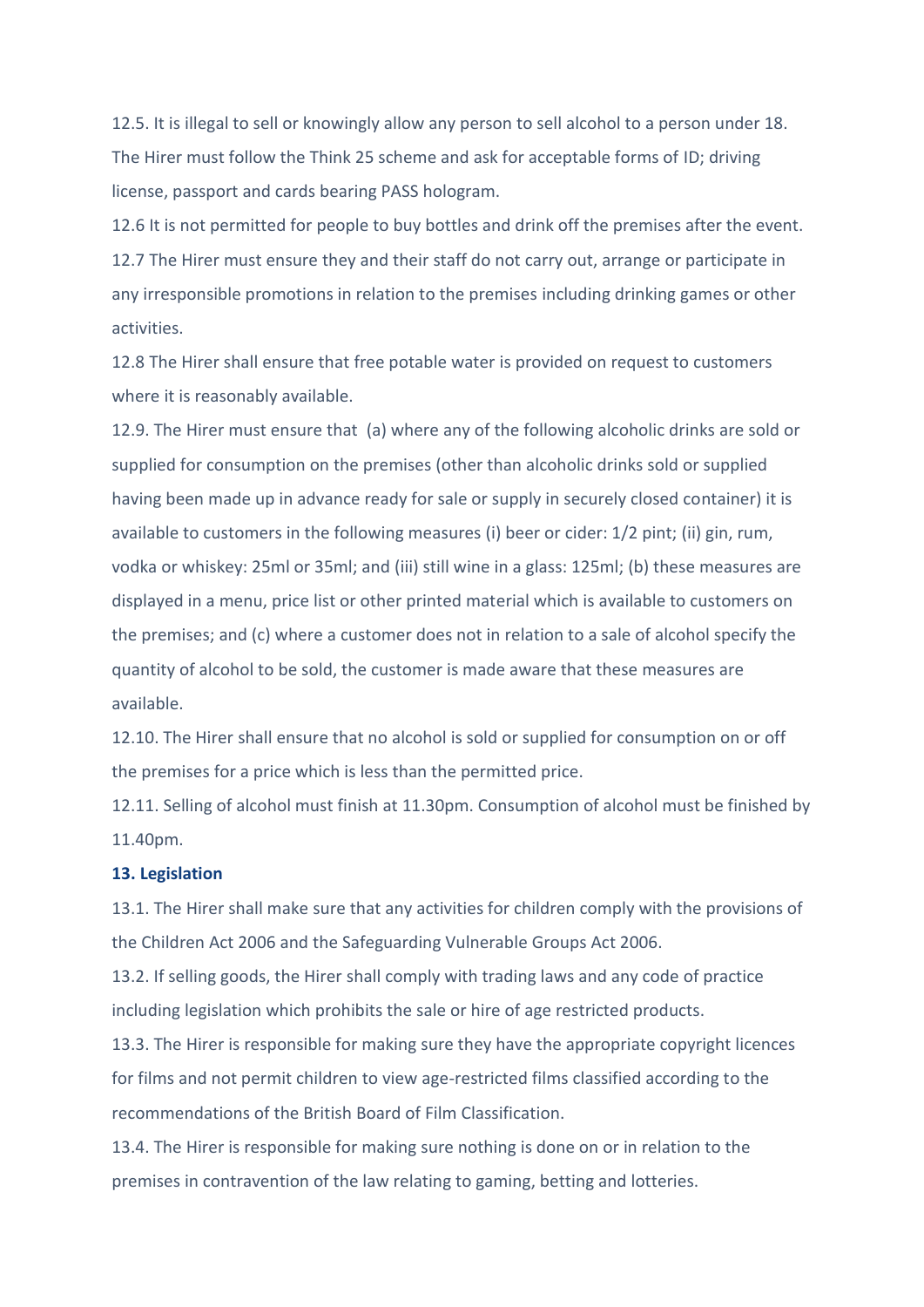#### **14. Security/Health & Safety/Damage**

14.1. The Hirer is responsible for the supervision of QVH, the fabric and contents, and the behaviour of all persons during the hire.

14.2. Hirers are not allowed to use any sort of tape or blue/white tack adhesive on the floor or walls.

14.3. The movement of furniture or the use of extra furniture, stage extensions etc. must not cause damage to any part of the building and contents.

14.4. Paint spills and damage should be cleaned up quickly and reported to OTC. Dust sheets must always be used.

14.5. OTC accepts no responsibility for any stored equipment, goods or other property left on the premises and shall not be liable for personal injury caused by the Hirer's event.

14.6. The Hirer shall be responsible for all claims, damages and any expenses incurred from their hire.

14.7. Smoking is not permitted anywhere on the premises.

14.8. The Hirer is responsible for ensuring that they are familiar with all fire procedures and exits and for the Health & Safety of anyone on the premises during their booking.

14.9. The Hirer shall ensure that all gangways, exit doors and stairways for public access are kept clear of obstruction.

14.10. The use of naked flame, highly flammable substances, smoke machines, lasers and pyrotechnics is not permitted anywhere on the premises.

14.11. The Hirer shall make sure that all electrical equipment brought by them to the premises is safe, in good working order, and used in a safe manner.

**14.12. Please report any faults or damage before and during the hire to OTC as soon as possible, by email [admin@oundle.gov.uk](mailto:admin@oundle.gov.uk) or telephone 01832 272055, Monday to Friday, 9am to 2pm.** 

#### **15. Sound and Music**

15.1. The Hirer is responsible for adhering to all conditions of the Performing Rights Society where any music in any form is part of the event.

15.2. The noise must be kept to a reasonable level for a residential area and no sound should emit from the premises so as to cause undue nuisance. Playing of music must finish at 11pm.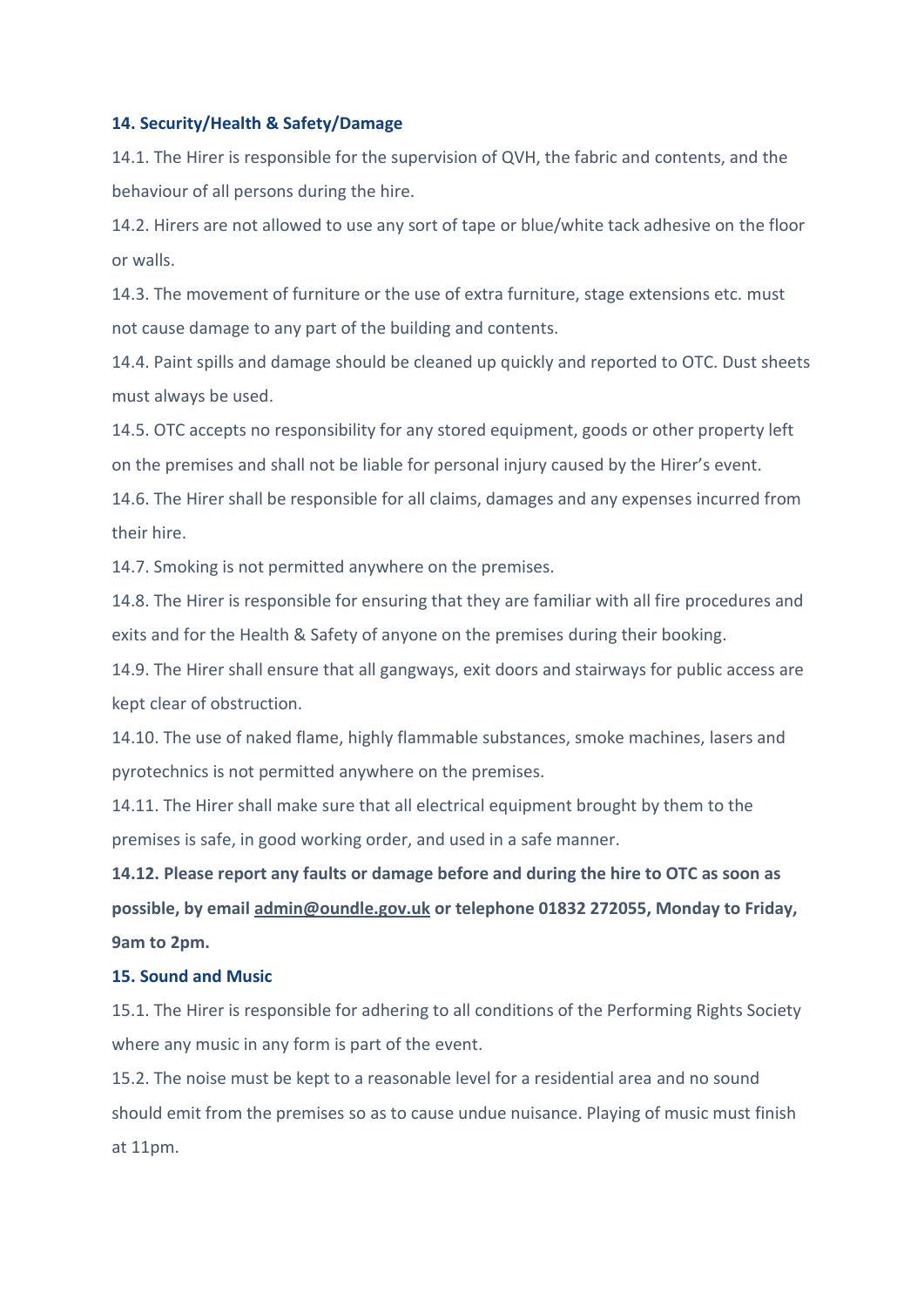# **16. Food**

16.1. It is the Hirer's legal duty that any food production or consumption must comply with food safety and hygiene regulations.

# **17. Clearing Up**

17.1. The Hirer shall leave the premises in a clean and tidy condition when the hire is complete.

17.2. All rubbish must be swept up, bagged for disposal and put out by bins and all furniture returned to its original place.

17.3. The Hirer is responsible for making sure all doors and windows are closed and properly secure before they leave the building.

# **18. Interruption of Regular Bookings**

18.1. If a Hirer is a regular user, OTC reserves the right to offer an alternative venue or cancel all, or part of the bookings in favour of large one-off bookings such as Oundle Amateur Dramatic Society, Gilbert & Sullivan, and Peterborough Opera.

# **19. Cancellation**

19.1. If the Hirer cancels the booking before the event and OTC is unable to arrange a replacement booking, OTC may at their discretion, withhold part of the deposit and hire charge for costs incurred due to the cancellation.

# **19.2. OTC reserves the right to cancel the booking if;**

- **It's required for use as a Polling Station for a Parliamentary or Local Government election or by-election,**
- **The hire will lead to the breach of the licensing conditions,**
- **If the hire will involve unlawful or unsuitable activities,**
- **If the hall has become unfit or unsafe for the hire,**
- **If an emergency requires use of the hall for victims of flooding, snowstorm, fire, explosion or those at risk of similar disasters.**
- **If North Northamptonshire Council request the use of the building for 'Emergency Operations'**

**19.3. OTC will endeavour to give reasonable notice of a cancellation for these circumstances and will refund the Hirer in full, however the Council shall not be liable to pay compensation due to this cancellation.**